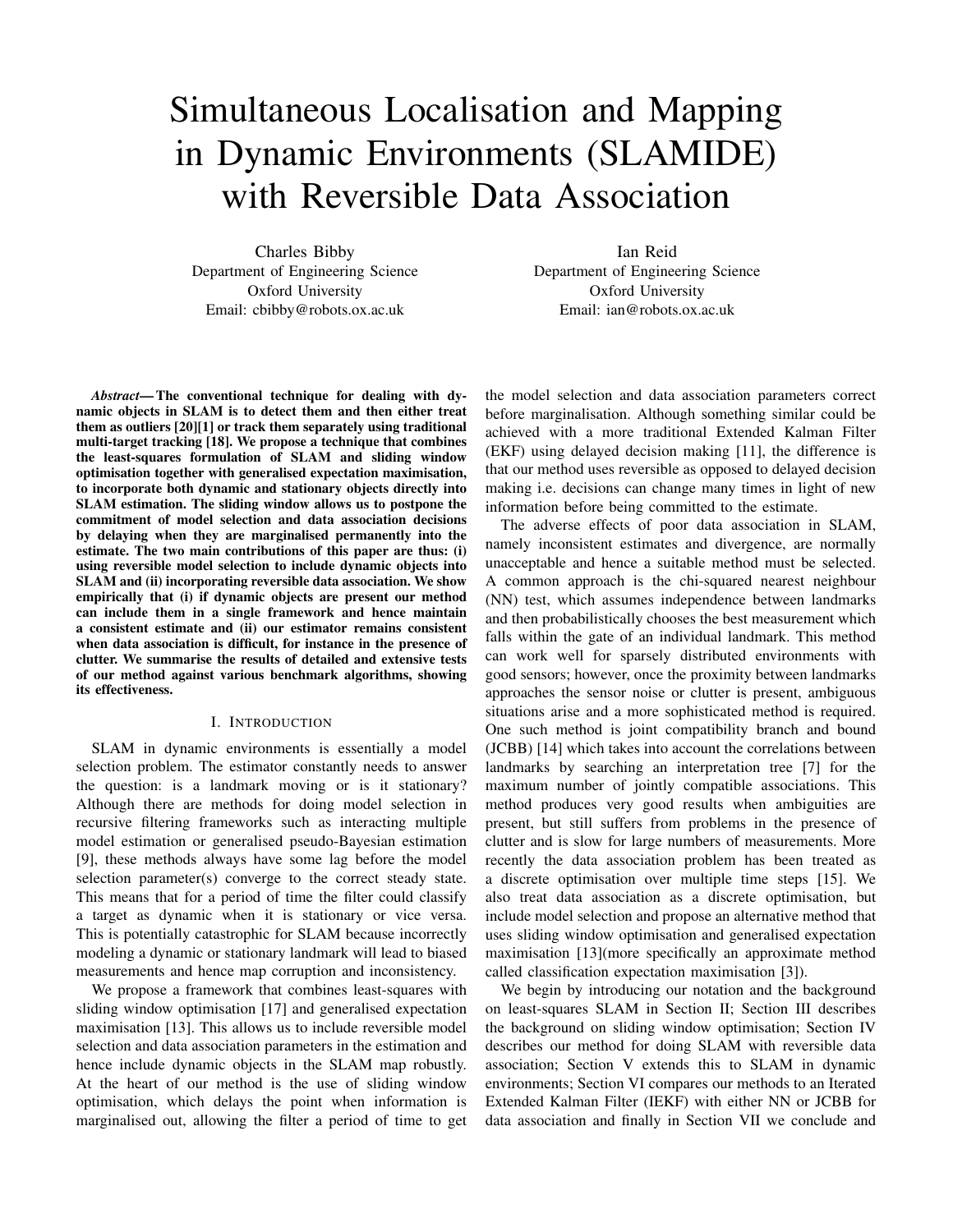discuss our ideas for future work.

## II. NOTATION AND LEAST-SQUARES SLAM

Although this section and the next cover background work [6][17], they have been included because they form the basis for our techniques.

# *A. Notation*

- $x_t$ : A state vector describing the vehicle's pose (location and orientation  $[x, y, \theta]$  at time t.
- $\mathbf{u}_t$ : A control vector (odometry  $[x_v, y_v, \dot{\theta}_v]$  in vehicle coordinates where  $\dot{x}_v$  is in the direction the vehicle is pointing) that was applied to vehicle at time  $t-1$  to take it to time  $t$ .
- $z_t$ : A measurement made by the vehicle at time t of a landmark in the world.
- $m_k$ : A state vector describing the location of landmark k.
- $X = \{x_0, \ldots, x_t\}$ : A set of vehicle poses.
- $U = \{u_1, \ldots, u_t\}$ : A set of odometry.
- $\mathbf{Z} = {\mathbf{z}_1, \dots, \mathbf{z}_t}$ : A set of measurements.
- $M = \{m_0, \ldots, m_k\}$ : A set of all landmarks.

## *B. Least-Squares SLAM*

Consider the Bayesian network in Figure 1 where each node represents a stochastic variable in the system. The grey nodes represent observed variables, the white nodes represent hidden variables and the arrows in the graph represent the dependence relationships between variables, for instance  $z_{t-1}$  depends upon  $x_{t-1}$  and M. For the benefit of the reader let us reduce notation by making two assumptions: (i) only one observation per time step; (ii) we assume known data association i.e. which landmark generated a given measurement (we will relax this assumption from Section IV onwards).



Fig. 1. A Bayesian network representing the SLAM problem.

The joint probability of  $X$ ,  $M$ ,  $U$  and  $Z$  can be factorised, using the independence structure depicted by the Bayesian network in Figure 1, as follows:

$$
P(\mathbf{X}, \mathbf{M}, \mathbf{U}, \mathbf{Z}) = P(\mathbf{x}_0) P(\mathbf{M}) \times \prod_{t=1}^T P(\mathbf{z}_t | \mathbf{x}_t, \mathbf{M}) P(\mathbf{x}_t | \mathbf{x}_{t-1}, \mathbf{u}_t).
$$
 (1)

where:

- $T$  is the number of time steps.
- $P(\mathbf{x}_0)$  is the prior on vehicle state, which has a mean  $\tilde{\mathbf{x}}_0$ and covariance  $P_0$ .
- $P(M)$  is the prior on the map, which is normally taken to be the uninformative uniform distribution.
- $P(\mathbf{z}_t|\mathbf{x}_t, \mathbf{M})$  is the measurement model i.e. the probability of the measurement  $z_t$  given the vehicle pose  $x_t$ , the map M and the correct data association.
- $P(\mathbf{x}_t|\mathbf{x}_{t-1}, \mathbf{u}_t)$  is the motion model i.e. the probability of the new pose  $x_t$  given the last vehicle pose  $x_{t-1}$  and the odometry  $\mathbf{u}_t$ .

If we take  $P(M)$  to be the uninformative uniform distribution then (1) reduces to:

$$
P(\mathbf{X}, \mathbf{M}, \mathbf{U}, \mathbf{Z}) = P(\mathbf{x}_0) \prod_{t=1}^{T} P(\mathbf{z}_t | \mathbf{x}_t, \mathbf{M}) P(\mathbf{x}_t | \mathbf{x}_{t-1}, \mathbf{u}_t).
$$
\n(2)

Let us now also make Gaussian assumptions and define the prior term, motion model and measurement model respectively as:

$$
\mathbf{x}_0 = \tilde{\mathbf{x}}_0 + \mathbf{p}_0 \Leftrightarrow
$$
  
 
$$
P(\mathbf{x}_0) \propto exp(-\frac{1}{2} ||\tilde{\mathbf{x}}_0 - \mathbf{x}_0||_{\mathbf{P}_0}^2)
$$
 (3)

$$
\mathbf{x}_t = f(\mathbf{x}_{t-1}, \mathbf{u}_t) + \mathbf{q}_t \Leftrightarrow
$$
  
\n
$$
P(\mathbf{x}_t | \mathbf{x}_{t-1}, \mathbf{u}_t) \propto exp(-\frac{1}{2} || f(\mathbf{x}_{t-1}, \mathbf{u}_t) - \mathbf{x}_t ||_{\mathbf{Q}_t}^2)
$$
  
\n
$$
\mathbf{z}_t = h(\mathbf{x}_t, \mathbf{M}) + \mathbf{r}_t \Leftrightarrow
$$
\n(4)

$$
P(\mathbf{z}_t|\mathbf{x}_t, \mathbf{M}) \propto exp(-\frac{1}{2} ||h(\mathbf{x}_t, \mathbf{M}) - \mathbf{z}_t||_{\mathbf{R}_t}^2) \tag{5}
$$

where  $\mathbf{p}_0$ ,  $\mathbf{q}_t$  and  $\mathbf{r}_t$  are normally distributed, zero mean, noise vectors with covariances  $P_0$ ,  $Q_t$  and  $R_t$  respectively. The  $||e||_{\Sigma}^2$  notation represents the squared Mahalanobis distance  $e^T \Sigma^{-1} e$ , where  $\Sigma$  is a covariance. We can now perform inference on the Bayesian network in Figure 1 to find the maximum a posteriori (MAP) estimate  ${X, M} =$  $\arg \max_{\{X, M\}} P(X, M | U, Z)$ . This can be done by minimising the negative log of the joint distribution (2):

$$
\{\hat{\mathbf{X}}, \hat{\mathbf{M}}\} \triangleq \underset{\{\mathbf{X}, \mathbf{M}\}}{\arg \min} \left(-\log(P(\mathbf{X}, \mathbf{M}, \mathbf{U}, \mathbf{Z}))).
$$
 (6)

By substituting Equations (3), (4) and (5) into (6) we get a non-linear least-squares problem of the form:

$$
\{\hat{\mathbf{X}}, \hat{\mathbf{M}}\} \triangleq \underset{\{\mathbf{X}, \mathbf{M}\}}{\arg \min} \left\{ \|\tilde{\mathbf{x}}_0 - \mathbf{x}_0\|_{\mathbf{P}_0}^2 + \right\}
$$

$$
\sum_{t=1}^T (\|f(\mathbf{x}_{t-1}, \mathbf{u}_t) - \mathbf{x}_t\|_{\mathbf{Q}_t}^2 + \|h(\mathbf{x}_t, \mathbf{M}) - \mathbf{z}_t\|_{\mathbf{R}_t}^2) \right\}.
$$
 (7)

Let us now linearise the non-linear terms and re-write as a matrix equation: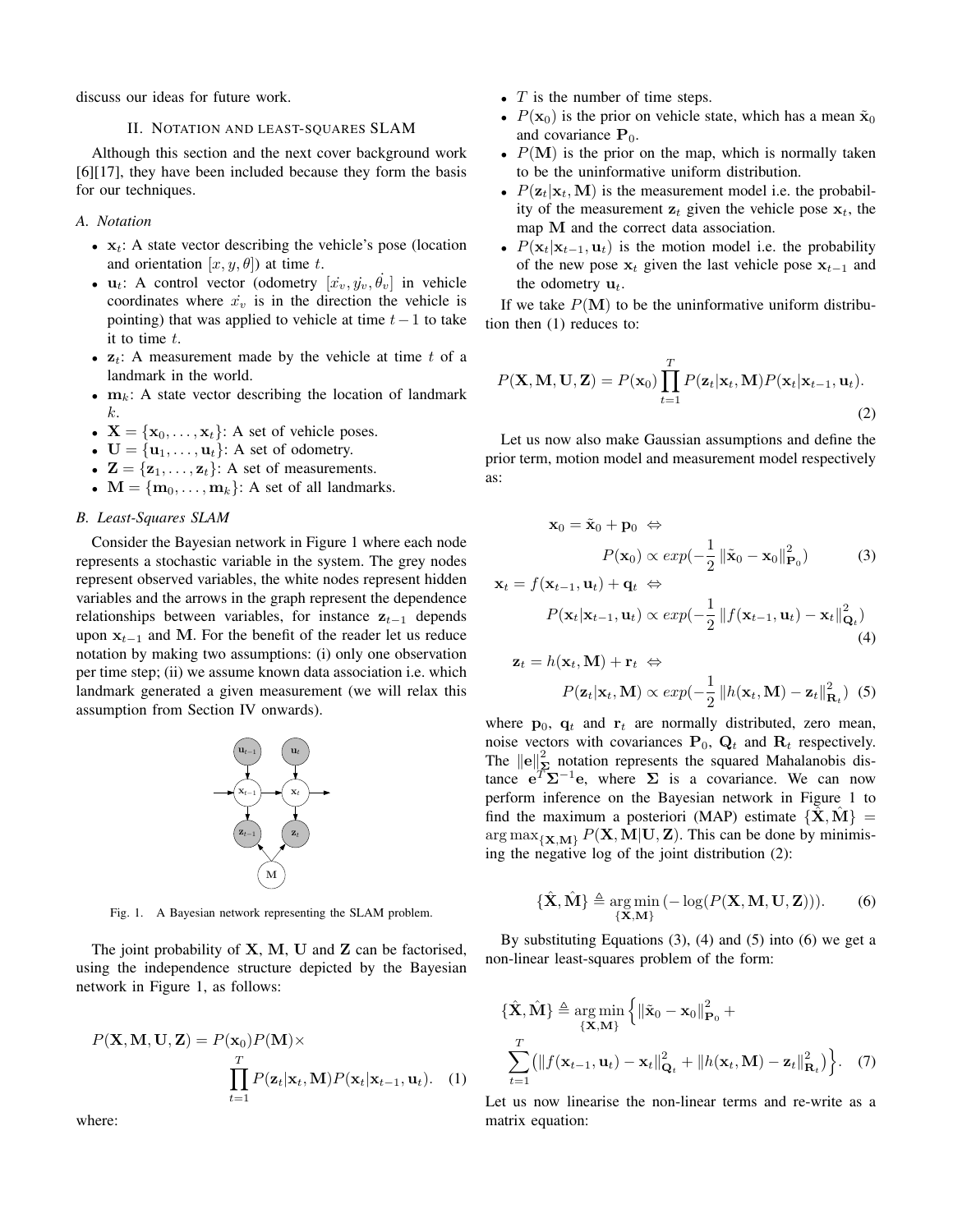$$
\{\hat{\mathbf{X}}, \hat{\mathbf{M}}\} \triangleq \underset{\{\mathbf{X}, \mathbf{M}\}}{\arg \min} \Big\{ {\| \mathbf{B} \boldsymbol{\delta} \mathbf{x}_0 - {\{\mathbf{x}_0\}} \|}_{\mathbf{P}_0}^2 + \sum_{t=1}^T ( {\| \{\mathbf{F}_{t-1} \boldsymbol{\delta} \mathbf{x}_{t-1} + \mathbf{B} \boldsymbol{\delta} \mathbf{x}_t\} - {\{\mathbf{x}_t - f(\mathbf{x}_{t-1}, \mathbf{u}_t)\} \|}_{\mathbf{Q}_t}^2 + {\| \{\mathbf{H}_t \boldsymbol{\delta} \mathbf{x}_t + \mathbf{J}_t \boldsymbol{\delta} \mathbf{M}\} - {\{\mathbf{z}_t - h(\mathbf{x}_t, \mathbf{M})\} \|}_{\mathbf{R}_t}^2} \Big\},
$$
\n(8)

where  $\mathbf{F}_{t-1}$  is the Jacobian of  $f(.)$  w.r.t.  $\mathbf{x}_{t-1}$ ,  $\mathbf{H}_t$  is the Jacobian  $h(.)$  w.r.t.  $x_t$  and  $J_t$  is the Jacobian of  $h(.)$  w.r.t. M. We have also introduced  $\mathbf{B} = -\mathbf{I}_{d \times d}$  so that  $\delta \mathbf{x}_t$  which is a small change in the states corresponding to the pose at time t is treated in the same way as the other terms; where  $d$  is the dimension of a single vehicle pose.

We can now factorise and write a standard least-squares matrix equation:

$$
\mathbf{A}^T \mathbf{\Sigma}^{-1} \mathbf{A} \delta = \mathbf{A}^T \mathbf{\Sigma}^{-1} \mathbf{b},\tag{9}
$$

where A is a matrix of Jacobians,  $\Sigma$  is a covariance matrix and b is an error vector, for a detailed look at the structure of these matrices refer to [6]. We solve for  $\delta$  in (9) using direct sparse methods [4][6].

## *C. The Hessian, Information Matrix and Inverse Covariance*

If the Cramer Rao lower bound [16] is reached, then given that we have normally distributed zero mean variables the following condition is satisfied:

$$
\mathbf{P}^{-1} = \mathbf{Y} = \mathbf{A}^T \mathbf{\Sigma}^{-1} \mathbf{A}
$$

where  $A^T\Sigma^{-1}A$  is the approximation to the Hessian calculated when solving the least-squares problem (9). This is why the information matrix  $Y$  in the information filter version of SLAM [19] and the Hessian in the least-squares formulation of SLAM [17] are equivalent to the inverse of the covariance matrix P in the more traditional Kalman filter based SLAM systems. Interestingly, as explained fully in [6], the non-zero elements of the information matrix  $\bf{Y}$  correspond to links in the Markov Random Field (MRF) that is equivalent to the Bayesian network in Figure 1. Each of these links represents a constraint or relationship between two nodes in the MRF, e.g. a measurement equation linking a vehicle pose to a landmark or an odometry equation linking one vehicle pose to the next. The first row of Figure 2 shows the structure of the information matrix and MRF for a simple 2D example. Let us now consider the structure of the information matrix in the first row of Figure 2:  $Y_v$  is block tridiagonal and represents the information from odometry between vehicle poses;  $Y_m$  is block diagonal and represents the information about landmarks in the map and  $Y_{vm}$  and  $Y_{vm}^T$  represent the information associated with measuring a landmark from a given pose. We will revisit this simple example in Section III-A when discussing how marginalisation affects the structure of both Y and the MRF.



Fig. 2. Illustrates how the information matrix (left column) and MRF (right column) change as poses  $x_0$  (row 2),  $x_1$  (row 3),  $x_2$  (row 4) and  $x_3$  (row 5) are marginalised out. The light grey region indicates the Markov blanket that corresponds to the prior term  $(11)$  in Equation  $(10)$ .

## III. SLIDING WINDOW SLAM

Each iteration of "standard" EKF-based SLAM provides a maximum a posteriori estimate for the state at the current time step. Modern understanding of this recognises that previous poses have been marginalised out. In contrast, Full-SLAM [2]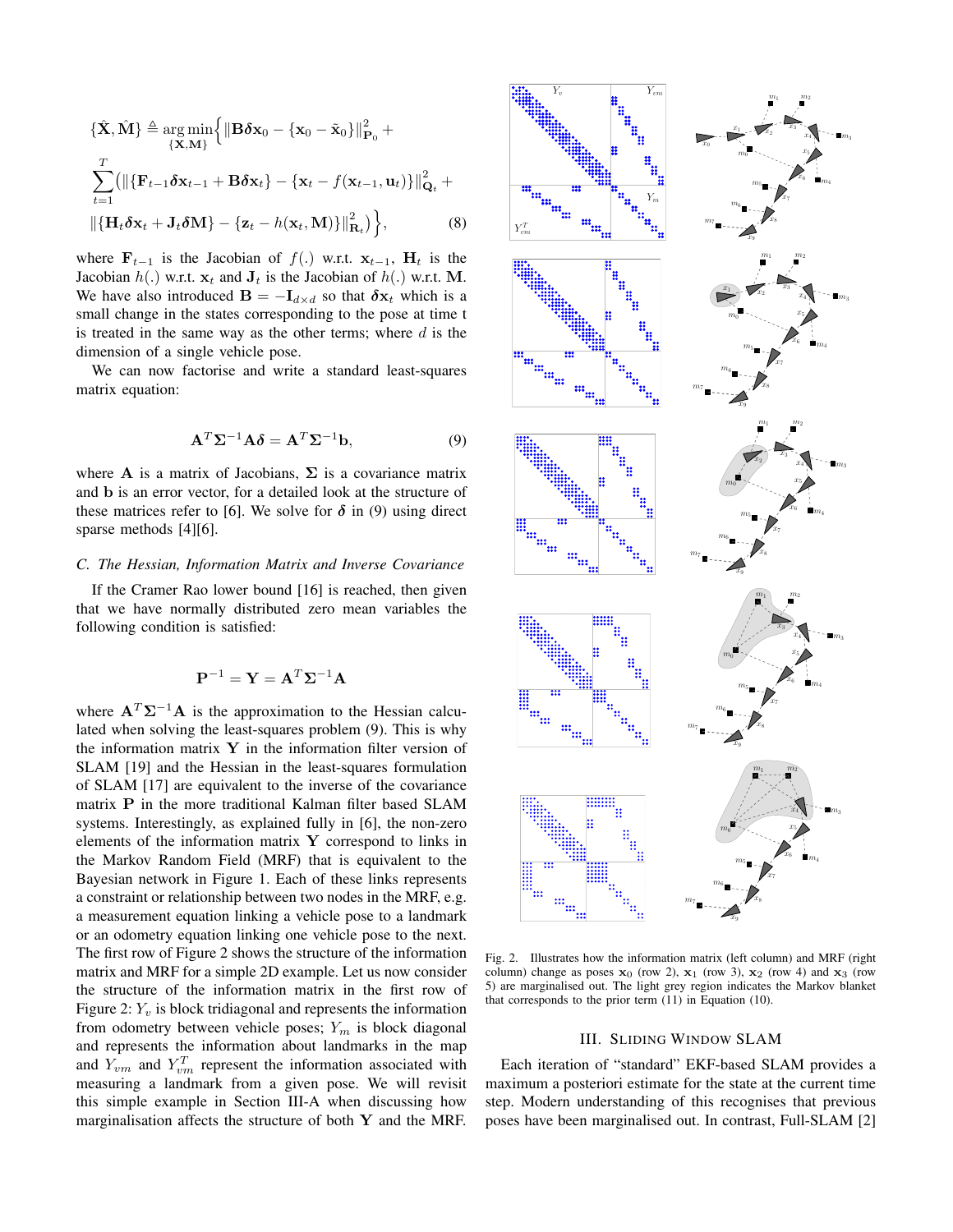finds the maximum a posteriori estimate of the entire pose history. This is akin to bundle-adjustment techniques from photogrammetry [8], and has the advantage that more accurate solutions can be found since optimisation is performed over past and future data. It does of course suffer from the problem of growth without bound in the state size. Recently [17] proposed *Sliding Window SLAM*; where optimisation is carried out over a time window of length  $\tau$ . This aims to capture the advantages of Full-SLAM, but rather than retaining the entire trajectory history, poses older than  $\tau$  are marginalised out. In our work we take advantage of the optimisation over the trajectory history not only to improve the pose estimates, but crucially in order to allow reversible data association and model selection to take place. Details of this are presented in section IV, but first we review the two governing equations of sliding window SLAM which are: (i) an optimisation step

$$
\{\hat{\mathbf{x}}_{t-\tau:t}, \hat{\mathbf{M}}\} = \underset{\{\mathbf{X}_{t-\tau:t}, \mathbf{M}\}}{\arg \max} \left( P(\mathbf{x}_{t-\tau}, \mathbf{M}|\mathbf{z}_{1:t-\tau}, \mathbf{u}_{1:t-\tau}) \times \prod_{j=t-\tau+1}^{t} P(\mathbf{z}_j|\mathbf{x}_j, \mathbf{M}) P(\mathbf{x}_j|\mathbf{x}_{j-1}, \mathbf{u}_j) \right) \tag{10}
$$

and (ii) a marginalisation step

$$
P(\mathbf{x}_{t-\tau+1}, \mathbf{M}|\mathbf{z}_{1:t-\tau+1}, \mathbf{u}_{1:t-\tau+1}) =
$$
  

$$
\int P(\mathbf{x}_{t-\tau+1}, \mathbf{x}_{t-\tau}, \mathbf{M}|\mathbf{z}_{1:t-\tau+1}, \mathbf{u}_{1:t-\tau+1}) d\mathbf{x}_{t-\tau}. \quad (11)
$$

The term  $P(\mathbf{x}_{t-\tau}, \mathbf{M}|\mathbf{z}_{1:t-\tau}, \mathbf{u}_{1:t-\tau})$  is the prior used at time t and is just the posterior at time  $t - \tau$  i.e. the distribution of vehicle pose and map at the beginning of the sliding window. In practice this is only recalculated when  $t - \tau > 0$ , before that time the distribution of initial vehicle pose  $P(\mathbf{x}_0)$  is used and the marginalisation step is left out.

### *A. Marginalisation in Information Form*

It is well known that it is possible to decouple states  $y_1$ from a system of equations of the form:

$$
\begin{bmatrix} \mathbf{A} & \mathbf{B} \\ \mathbf{B}^T & \mathbf{D} \end{bmatrix} \begin{bmatrix} \mathbf{y}_1 \\ \mathbf{y}_2 \end{bmatrix} = \begin{bmatrix} \mathbf{b}_1 \\ \mathbf{b}_2 \end{bmatrix}
$$
 (12)

using the Schur Complement [8] method. The idea is to pre multiply both sides of the equation with the matrix  $[I \quad 0; -B^T A^{-1} \quad I]$ , which results in a system of equations where  $y_2$  can be solved independently of  $y_1$  i.e.

$$
\begin{bmatrix} \mathbf{A} & \mathbf{B} \\ \mathbf{0} & \mathbf{D} - \mathbf{B}^T \mathbf{A}^{-1} \mathbf{B} \end{bmatrix} \begin{bmatrix} \mathbf{y}_1 \\ \mathbf{y}_2 \end{bmatrix} = \begin{bmatrix} \mathbf{b}_1 \\ \mathbf{b}_2 - \mathbf{B}^T \mathbf{A}^{-1} \mathbf{b}_1 \end{bmatrix}
$$
(13)

The term  $\mathbf{D} - \mathbf{B}^T \mathbf{A}^{-1} \mathbf{B}$  is known as the Schur Complement and corresponds to the information matrix for the decoupled system. If this system of equations represents a least-squares problem as described in Section II then this is equivalent to marginalising out the random variables  $y_1$ . Let us now

consider what happens to the structure of  $D - B^T A^{-1}B$ as old poses are marginalised out. Figure 2 shows the effect of marginalising out poses one by one. The first row shows the situation before any marginalisation. The second row corresponds to marginalising out  $x_0$ , which results in no change of structure in the information matrix (because no features were observed from this pose) but does introduce a prior on the vehicle state  $x_1$ . Then in the third row  $x_1$  has been marginalised out and a link has been introduced between  $x_2$  and  $m_0$ , which is also seen in the  $Y_{vm}$  block of the information matrix (this extra link and the prior on  $x_2$  and  $m_0$ is explained by the prior term in Equation (10)). As poses  $x_2$ and  $x_3$  are marginalised out more links are again introduced between the oldest pose and the landmarks; links are also introduced between landmarks that are no longer observed from the oldest pose. In practice we use the prior term (3) in our least-squares formulation to represent the prior term (11) in the sliding window; where we replace  $\tilde{\mathbf{x}}_0$  with  $\mathbf{y}_2$ ,  $\mathbf{x}_0$ with the poses and landmarks that have a prior and  $P_0$  with (D−B<sup>T</sup> A<sup>−</sup><sup>1</sup>B) −1 . *To maintain probabilistic correctness only equations containing the pose being marginalised out should be included in the system* (12) *and then the modified system* (13) *should be solved for*  $y_2$ *.* 

### IV. REVERSIBLE DATA ASSOCIATION

So far the previous sections have covered the necessary background knowledge, let us now introduce the first of our two algorithms. We first relax our assumption of known data association and introduce integer data association parameters  $\mathbf{D} \triangleq \{d_1, \ldots, d_t\}$ , which assign measurement  $\mathbf{z}_t$  to landmark  $\mathbf{m}_{d_t}$ . By combining sliding window estimation and leastsquares with generalised expectation maximisation we can estimate both the continuous state estimates  $\{\hat{\mathbf{X}}, \hat{\mathbf{M}}\}$  and the discrete data association parameters D.



Fig. 3. A Bayesian network representing SLAM with reversible data association (Note:- Square boxes indicate discrete variables).

Figure 3 illustrates the Bayesian network that corresponds to the joint distribution of the relaxed problem:

$$
P(\mathbf{X}, \mathbf{M}, \mathbf{D}, \mathbf{U}, \mathbf{Z}) =
$$
\n
$$
P(\mathbf{x}_0) P(\mathbf{M}) P(\mathbf{D}) \prod_{t=1}^T P(\mathbf{z}_t | \mathbf{x}_t, \mathbf{M}, d_t) P(\mathbf{x}_t | \mathbf{x}_{t-1}, \mathbf{u}_t) .
$$
\n(15)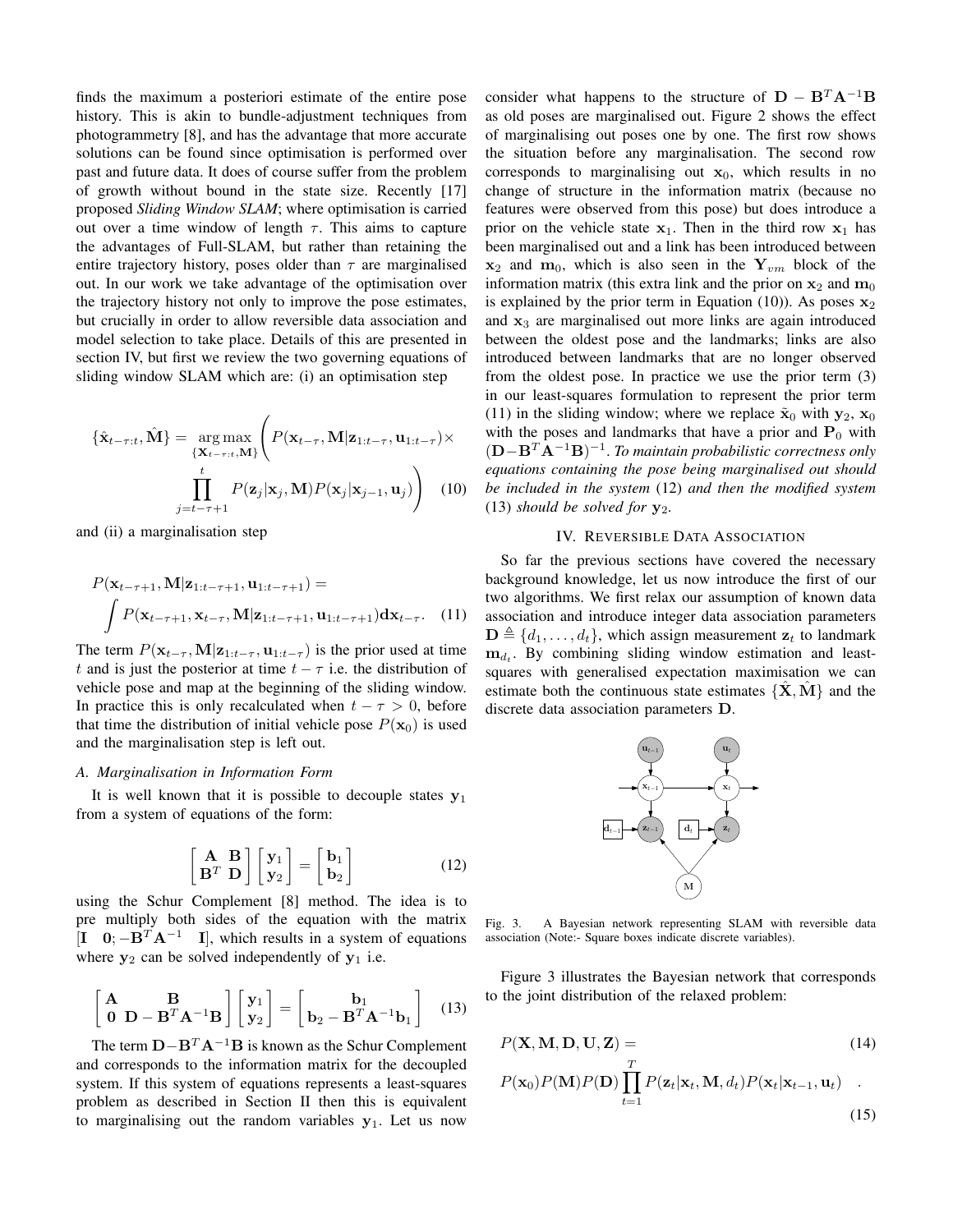What we are really after is the MAP estimate  $P(X, M|U, Z)$ , whereas what we have is  $P(X, M, D, U, Z)$ where D is considered a nuisance parameter. One solution would be to marginalise D out i.e.

$$
P(\mathbf{X}, \mathbf{M}|\mathbf{U}, \mathbf{Z}) = \int_{\mathbf{D}} P(\mathbf{X}, \mathbf{M}, \mathbf{D}|\mathbf{U}, \mathbf{Z}) \mathbf{d} \mathbf{D}.
$$

Unfortunately in practice this integral is computationally intractable because the number of permutations of D grows exponentially with the length of the sliding window. A more tractable solution is to use the expectation maximisation algorithm [10], [5] to estimate  $P(X, M|U, Z)$ . If we let  $\Theta = \{X, M\}$  and  $\Psi = \{U, Z\}$  then we would like  $P(\Theta | \Psi)$ as opposed to  $P(\Theta, D | \Psi)$ . The expectation maximisation algorithm achieves this by recursively applying the following two steps:

- E-Step: calculate  $P(D|\Theta^k, \Psi)$ .
- M-Step:  $\mathbf{\Theta}^{k+1} = \arg \max_{\mathbf{\Theta}} (\int_{\mathbf{D}} P(\mathbf{D} | \mathbf{\Theta}^k, \mathbf{\Psi})$  $log P(\Theta|\mathbf{D}, \Psi) d\mathbf{D}).$

A common simplification that is often applied to make the M-Step even more tractable is the 'winner-take-all' approach also known as classification expectation maximisation [3], [12], which assumes  $P(D|\Theta^k, \Psi)$  to be a delta function centered on the best value of D, reducing the algorithm to:

- E-Step:  $\mathbf{D}^{k+1} = \arg \max_{\mathbf{D}} P(\mathbf{D} | \mathbf{\Theta}^k, \mathbf{\Psi}).$
- M-Step:  $\mathbf{\Theta}^{k+1} = \arg \max_{\mathbf{\Theta}} P(\mathbf{\Theta} | \mathbf{D}^{k+1}, \mathbf{\Psi}).$

Finally, it has been shown that it is not necessary to complete the maximisation but that a single step where  $P(\mathbf{\Theta}^{k+1}|\mathbf{D}^{k+1}, \Psi) \rangle = P(\mathbf{\Theta}^{k}|\mathbf{D}^{k}, \Psi)$  is not only sufficient for convergence but often improves the rate of convergence [13]. For probabilistic correctness it is necessary to use the joint distribution over landmarks and a single pose during the E-Step i.e. JCBB. In practice this is very slow for large numbers of measurements and so we also include in our results an implementation which makes an extra assumption of landmark independence during the E-Step i.e. chi-squared NN. In practice this method gives a significant improvement over other methods (which do not use reversible data association) without the full cost of JCBB. It is also interesting at this point to draw on the similarity between this approach and iterative closest point; the significant difference is that our method uses the underlying probability distribution (Mahalanobis distances) to find the most likely correspondences as opposed to the closest in a euclidean sense. Algorithm 1 gives a summary of our method.

## V. SLAM IN DYNAMIC ENVIRONMENTS

We will now introduce our method for SLAM in dynamic environments (SLAMIDE). Let us start by relaxing the problem even further by: (i) introducing model selection parameters  $\mathbf{V}_T \triangleq \{v_T^0, \ldots, v_T^k\}$ , which consist of a binary indicator variable per landmark taking the value stationary or dynamic with probability  $p$ ,  $1 - p$  respectively; (ii) extending the state vector for each landmark to include velocities  $\dot{x}$ ,  $\dot{y}$  and (iii) using the estimated landmark velocities as observations to

Algorithm 1: SLAM with reversible data association.

```
{\bf P} = {\bf P}_0; {\bf x}_0 = \tilde{{\bf x}}_0; {\bf M} = []; {\bf D} = [];for t=[0:T] do
     DoVehiclePrediction();
     while |\delta|_{\infty} > \epsilon do
           D = DoDataAssociation();AddAnyNewLandmarks();
           Compute A, \Sigma and b;
           Solve for \delta in \mathbf{A}^T \Sigma^{-1} \mathbf{A} \delta = \mathbf{A}^T \Sigma^{-1} \mathbf{b};
           \{\hat{\mathbf{x}}_{t-\tau:t}, \hat{\mathbf{M}}\} = \{\hat{\mathbf{x}}_{t-\tau:t}, \hat{\mathbf{M}}\} + \boldsymbol{\delta};Compute P using triangular solve;
     end
     if t - \tau > 0 then
           Compute y_2 and D - B^T A^{-1}B using Schur
           Complement method (see Section III-A);
     end
end
```
a Hidden Markov Model (HMM) that estimates the probability of an object being dynamic or stationary. Figure 4 is a Bayesian network that shows our formulation of the SLAMIDE problem, where the most significant changes from normal SLAM are:

- The map becomes time dependent  $\mathbf{M} \triangleq \{ \mathbf{M}_0, \ldots, \mathbf{M}_t \}.$
- Model selection parameters  $V_T \triangleq \{v_T^0, \ldots, v_T^k\}$  are introduced.
- Data association parameters  $\mathbf{D} \triangleq \{d_1, \ldots, d_t\}$  are introduced.



Fig. 4. A Bayesian network representing SLAMIDE (Note:- Square boxes indicate discrete variables).

The corresponding joint distribution  $P(X, M, D, V, U, Z)$ from Figure 4 is:

$$
P(\mathbf{X}, \mathbf{M}, \mathbf{D}, \mathbf{V}, \mathbf{U}, \mathbf{Z}) = P(\mathbf{x}_0) P(\mathbf{M}_0) P(\mathbf{D}) P(\mathbf{V}_T) \times \prod_{t=1}^T P(\mathbf{z}_t | \mathbf{x}_t, \mathbf{M}_t, d_t) P(\mathbf{x}_t | \mathbf{x}_{t-1}, \mathbf{u}_t) P(\mathbf{M}_t | \mathbf{M}_{t-1}, \mathbf{V}_T),
$$
\n(16)

where:

•  $P(\mathbf{V}_T)$  is a prior on the model selection parameters.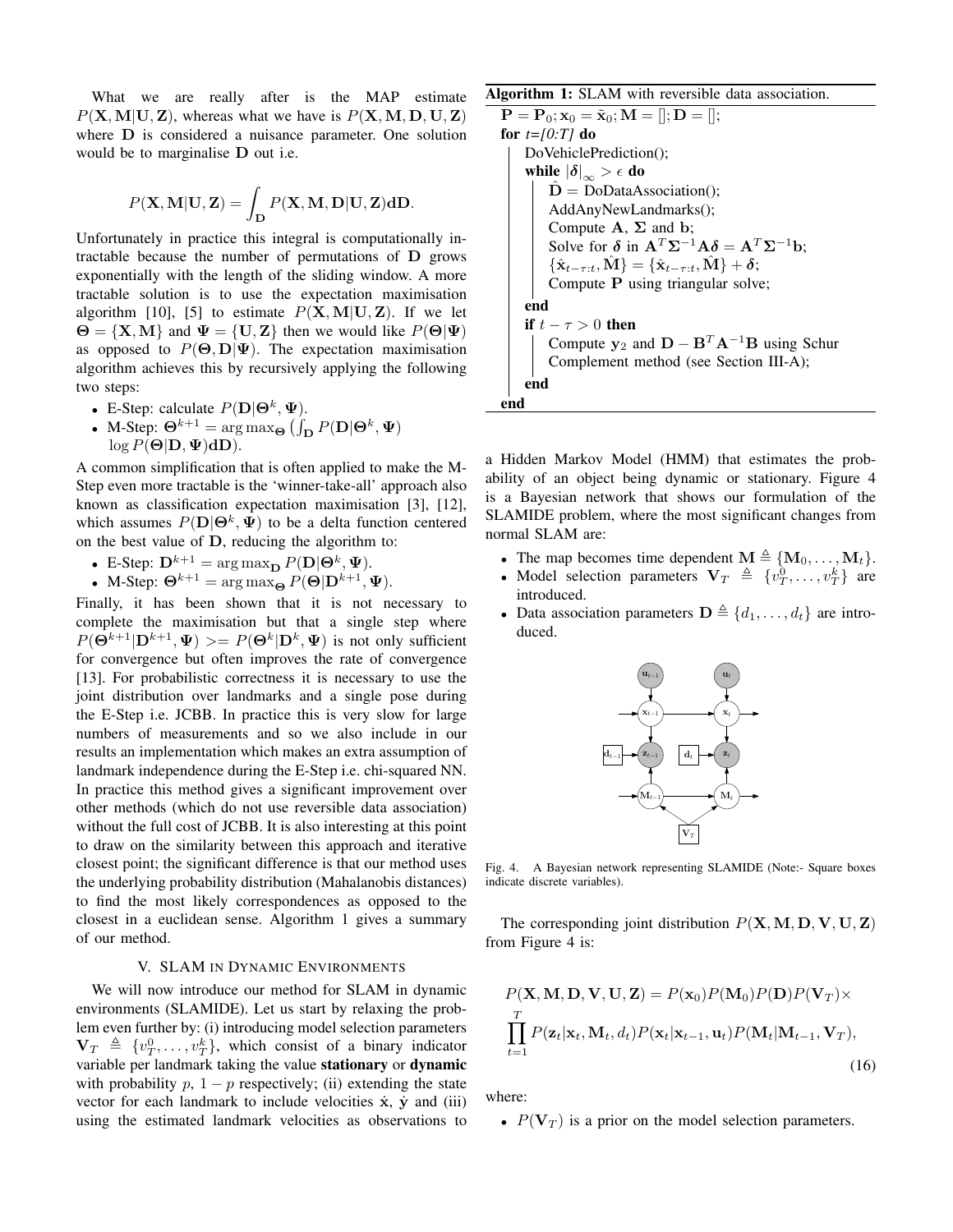•  $P(\mathbf{M}_t|\mathbf{M}_{t-1}, \mathbf{V}_T)$  is the motion model for the map given the current estimate of the model selection parameters. We use constant position for stationary landmarks and constant velocity with noise in  $\dot{x}$  and  $\dot{y}$  for dynamic landmarks.

Following the same principles used in our reversible data association method and including the extra nuisance parameter V we propose the following five steps to solve the optimisation:

1)  $\mathbf{D}^{k+1} = \arg \max_{\mathbf{D}} P(\mathbf{D} | \mathbf{\Theta}^k, \mathbf{V}^k, \mathbf{\Psi})$ 

- 2)  $\mathbf{\Theta}^{k+1} = \arg \max_{\mathbf{\Theta}} P(\mathbf{\Theta} | \mathbf{D}^{k+1}, \mathbf{V}^k, \mathbf{\Psi})$
- 3)  $\mathbf{M}^{k+1'} = \arg \max_{\mathbf{M}} P(\mathbf{M} | \mathbf{X}^{k+1}, \mathbf{D}^{k+1}, \mathbf{V} = \mathbf{dyn}, \mathbf{\Psi})$
- 4)  $\mathbf{V}^{k+1} = \arg \max_{\mathbf{V}} P(\hat{\mathbf{V}} | \mathbf{X}^{k+1}, \mathbf{M}^{k+1'}, \mathbf{D}^{k+1}, \mathbf{\Psi})$
- 5)  $\mathbf{\Theta}^{k+1} = \arg \max_{\mathbf{\Theta}} P(\mathbf{\Theta} | \mathbf{D}^{k+1}, \mathbf{V}^{k+1}, \mathbf{\Psi})$

Step 1: performs the data association using either NN or JCBB. In practice this is actually also computed at every iteration in steps 2, 3 and 5.

Step 2: is a least-squares optimisation for the vehicle poses and landmark states using the new data association. The main purpose of this optimisation is to refine the predicted vehicle and landmark locations using the new measurements. In practice this step is particularly important if the vehicle prediction is poor (large odometry noise), because large vehicle uncertainty gives rise to an ambiguous situation where it is hard to differentiate between vehicle and landmark motion.

Step 3: optimises for the landmark states assuming all landmarks are dynamic whilst holding the vehicle poses constant. The reason the vehicle poses are held constant is to remove any ambiguity between vehicle and landmark motion. This is reasonable if most of the landmarks maintain their model selection between time steps and hence the  $X^{k+1}$  given by Step 2 is close to the optimal answer.

Step 4: takes the answer from Step 3 and computes the next step of the HMM using a recursive Bayesian filter; where the likelihood model is a Gaussian on the average velocity with  $\sigma$ =2.0m/s and  $\mu$ =0 and the prior  $P(\mathbf{V}_T)$  for landmark j is:

$$
P(v_T^j = \text{stationary}) = \begin{cases} 0.6 & \text{if } v_{T-1}^j = \text{stationary}, \\ 0.4 & \text{if } v_{T-1}^j = \text{dynamic}, \end{cases}
$$

which is based on  $V_{T-1}$  the model selection parameters chosen at the last time step. Given that the probability  $P(v_T^j =$ stationary) = p and  $P(v_T^j = \text{dynamic}) = 1 - p$  we threshold at 0.5 to get a discrete decision on which model to use.

**Step 5:** is a least-squares optimisation with the new model selection and data association parameters (using the answer from Step 2 as the starting point for optimisation). This step refines the estimate from Step 2 taking into account any changes in model selection to give the final estimate for this time step.

In practice this whole process only requires a few leastsquares iterations typically: two in Step 2; one in Step 3 and two or three in Step 5; Step 1 and Step 4 are solved directly. Map Management: When adding a new landmark we initialise its model selection probability to 0.5 (to reflect the uncertainty in whether it is dynamic or stationary) and add a very weak prior of zero initial velocity; this weak prior is essential to make sure that a landmark's velocity is always observable and hence our system of equations is positive definite. We also remove any dynamic landmarks that are not observed within the sliding window, this is done for two reasons: (i) real world objects do not obey a motion model exactly and so errors accumulate if you predict for too long and (ii) if you continue predicting a dynamic landmark and hence adding noise, then at some point measurements begin to get incorrectly associated to it due to the Mahalanobis test.

## VI. RESULTS

We use two simple 2D environments, which cover 400m by 400m, one with 15 landmarks and the other with 20 landmarks. In both environments the vehicle moves between three waypoints at 5m/s using proportional heading control (max. yaw rate 5°/sec) and provides rate-of-turn, forwards velocity and slip as odometry with covariance Q. It has a range bearing sensor with a 360◦ field-of-view, 400m range and zero mean Gaussian noise added with covariance R. The second environment is used for the dynamic object experiment where we progressively change stationary landmarks to dynamic landmarks, which move between waypoints using the same control scheme, speed and rate-of-turn as the vehicle.

We compare our method using either NN or JCBB for data association against an IEKF with either NN or JCBB. All experiments are 60 time steps long and use: a chi-squared threshold of  $v^T S^{-1} v < 16$ ; a sliding window length of 6 time steps; odometry noise (all noise quotes are for  $1\sigma$ ) of 0.1m/s on forwards velocity and 0.01m/s on slip; measurement noise of 1m for range and 0.5° for bearing; a maximum number of 8 iterations; the same stopping condition and the same initial vehicle uncertainty. The reason we use such a large chi-squared threshold is because for any significant angular uncertainty linearising the prediction covariance can cause all measurements to fall outside their data association gates.

In order to compare the performance of the algorithms we use two metrics: (i) the percentage of correct data association, which we define to be the ratio of correct associations between time steps w.r.t the number of potential correct associations  $(\times 100)$  and (ii) the percentage of consistent runs where we use the following test to determine whether a run is consistent: compute the Normalised Estimation Error Squared (NEES), which is defined as  $D_t^2 = (\mathbf{x}_t - \hat{\mathbf{x}}_t)^T \mathbf{P}_t^{-1} (\mathbf{x}_t - \hat{\mathbf{x}}_t)$  and then for each time step perform the corresponding chi-squared test  $D_t^2 \leq \chi^2_{r,1-\alpha}$  where r is the dimension of  $\mathbf{x}_t$  and  $\alpha$  is a threshold. We take the threshold  $\alpha$  to be 0.05 and can then compute the probability of this test failing  $k$  times out of n from the binomial distribution  $B(n, \alpha)$ , which we use to threshold on the number of times the test can fail before we are 99% certain that a run is inconsistent.

We have carried out three Monte-Carlo simulation experiments (where each point on the graphs has been generated from 100 runs):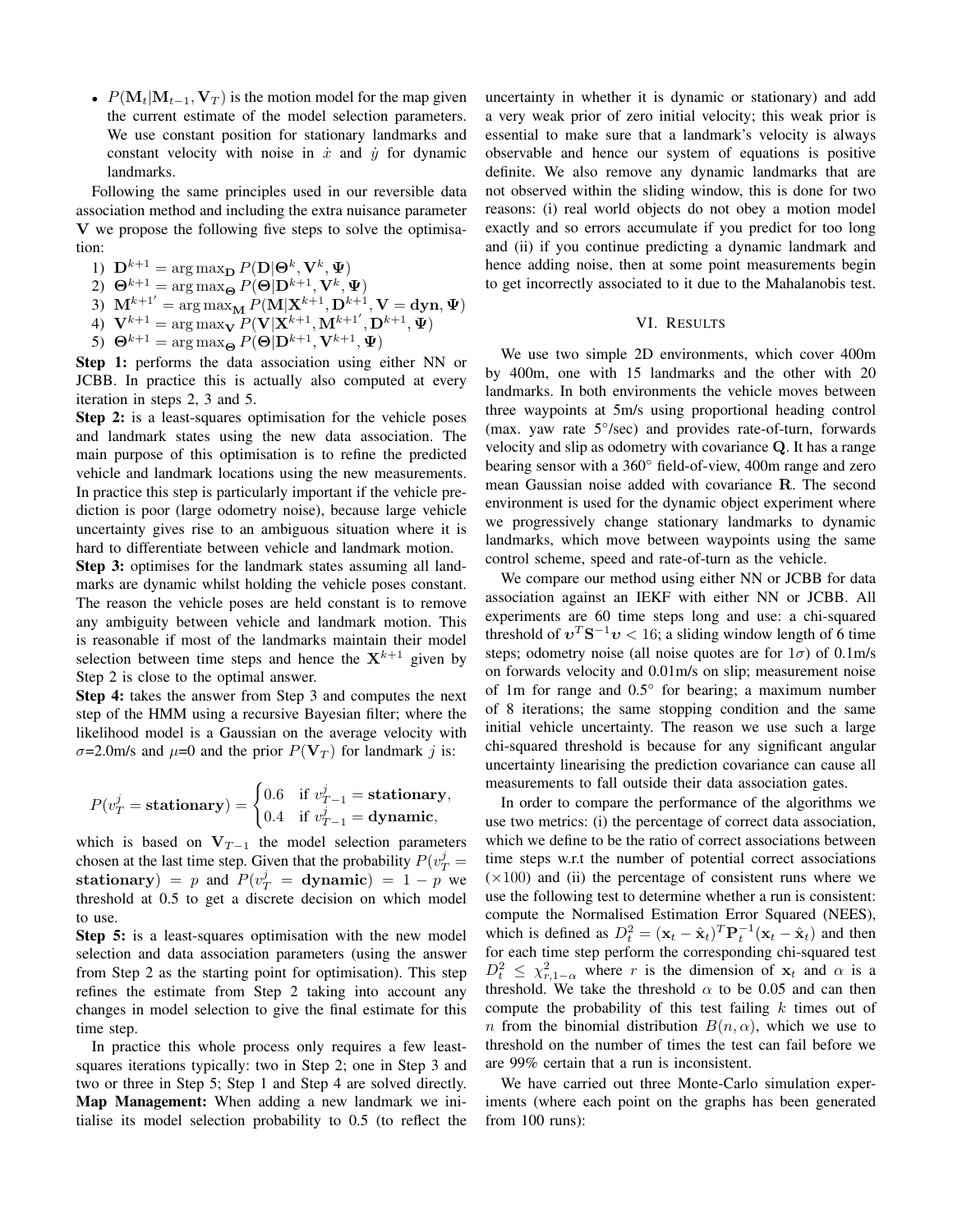Figure 5 - Noise in rate-of-turn odometry: Performance was tested without clutter against increasing noise in rate-of-turn odometry with a variance of 1° to 60°. The IEKFJCBB and our RDJCBB both perform perfectly with data association but start becoming inconsistent more often for higher noise levels. As expected our RDNN outperforms the IEKFNN and matches the performance of IEKFJCBB up to around 25◦ of noise; this is interesting because it shows the RDNN could be used as a faster alternative to IEKFJCBB for medium noise problems.

Figure 6 - Number of clutter measurements: Performance was tested with a noise of 1<sup>°</sup> for rate-of-turn odometry against increasing clutter from 0 to 100 clutter measurements within the sensor range. This is where the real benefit of reversible data association becomes apparent. All algorithms tested use the same map management scheme, which is to remove landmarks that are not observed for three consecutive time steps after they have been added to the map. In the traditional IEKF this is done by simply removing them from the state vector and covariance matrix (marginalisation); whereas with our scheme if the information is removed before marginalisation i.e. the sliding window is longer than the time required to carry out map management then there is no effect on the estimate. This is clear from Figure 6 as both of our methods maintain their consistency with increasing clutter as opposed to the IEKF based methods which tail off.

Figure 7 - Percentage of dynamic objects: Performance was tested without clutter and with a noise of 1° for rate-of-turn odometry against an increasing percentage of dynamic objects from 0 to 100 percent. The figure clearly shows that using SLAMIDE to include dynamic objects allows us to navigate in regions with dynamic objects. We maintain a good level of consistency up to 90% of dynamic objects at which point the performance degrades until at 100% every run is inconsistent, which is because the system is no longer observable; i.e. there are ambiguities between vehicle and landmark motion.

Timing Results: With 20 measurements per time step and a sliding window length of 6 time steps on a 3.6GHz Pentium 4 the IEKF and SLAM with reversible data association run at approximately 30Hz and SLAMIDE runs at about 3Hz. We believe this can be significantly improved upon as we have yet to fully optimise the code, for instance we currently do a dense solve for  $P = Y^{-1}$  which is a bottleneck (this could be heavily optimised or possibly avoided completely). Also, once a landmark has been created and passed the map management test, it always remains in the estimate; however, sliding window estimation is constant time if you choose to marginalise out landmarks i.e. maintain a constant state size.

### VII. CONCLUSIONS AND FUTURE WORK

We have proposed a method that combines sliding window optimisation and least-squares together with generalised expectation maximisation to do reversible model selection and data association. This allows us to include dynamic objects directly into the SLAM estimate, as opposed to other techniques which typically detect dynamic objects and then either treat them as outliers [20][1] or track them separately [18].



Fig. 5. Comparison for increasing odometry (rate-of-turn) noise.

Our initial simulation results show that: (i) our SLAMIDE algorithm significantly outperforms other methods which treat dynamic objects as clutter; (ii) our method for computing reversible data association remains consistent when other data association methods fail and (iii) our reversible data association provides excellent performance when clutter is present. Aside from simulation we have also successfully run our algorithms on a small set of real radar data with very promising initial results.

The first thing we would like to improve is the use of a Gaussian on average velocity for the likelihood model in our model selection. In practice this works well, however, a technique that does not introduce an extra threshold would be preferable, ideally it would work directly on the estimated distribution and the innovation sequence over the sliding window. Secondly, we have observed that the length of the sliding window in our experiments is often longer than it needs to be. We are currently considering an active threshold based on the convergence of parameters within the sliding window to select an appropriate length on the fly.

In summary, we have developed a method for robustly including dynamic objects directly into the SLAM estimate as opposed to treating them as outliers. The benefit of including dynamic objects in a single framework is clear for navigation and path planning; interestingly it also helps with localisation in highly dynamic environments, especially during short peri-